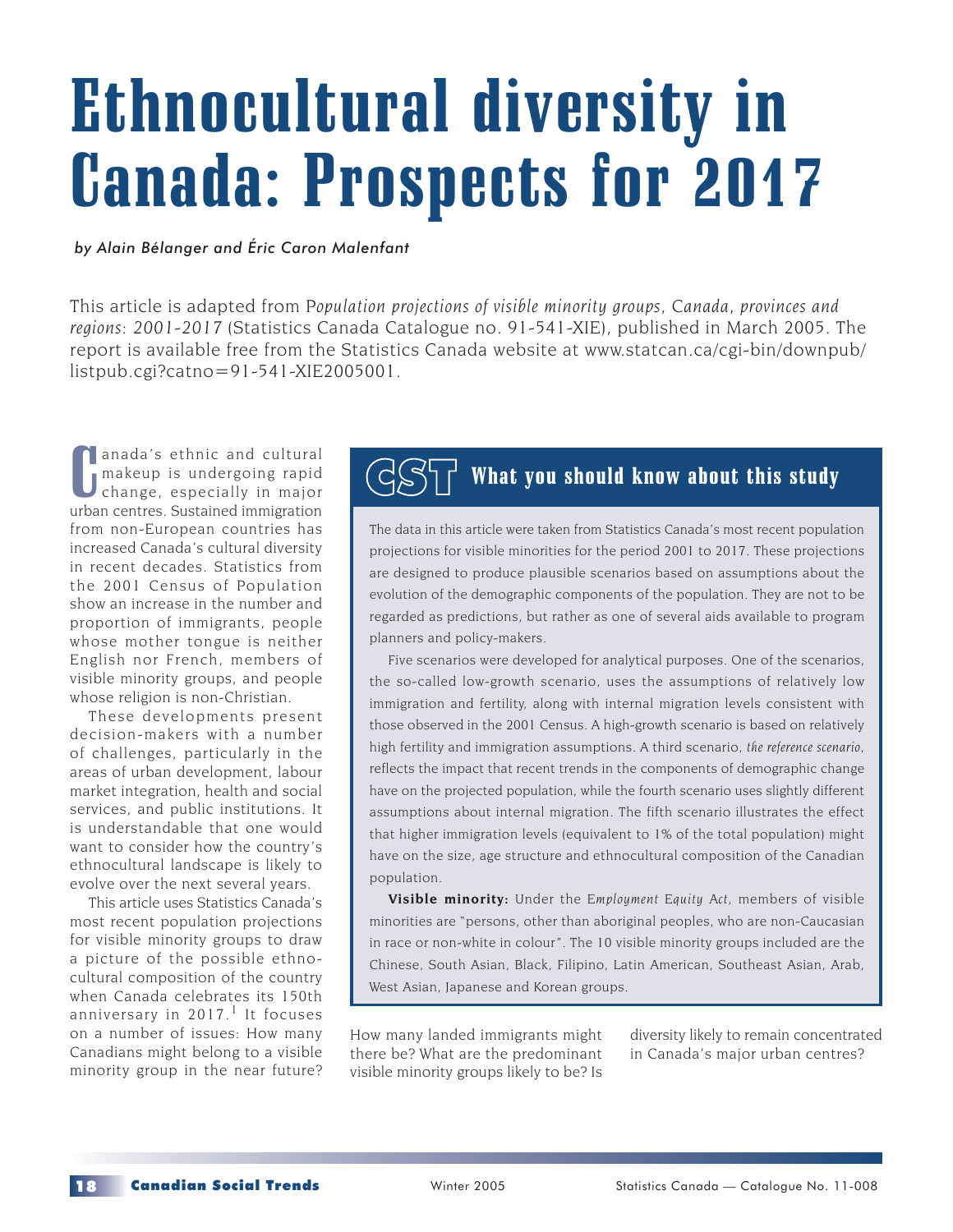### One Canadian in five could be a visible minority person in 2017

Depending on the projection scenario used, Canada's visible minority population could number between  $6.3$  million and  $8.5$  million in 2017: that is, it could be anywhere from 56% to 111% larger than in 2001. Under the reference scenario, the visible minority population would grow by 76%, to 7.1 million persons. In contrast, the rest of the population would increase by only 1% to 7%. This scenario continues the trends evident between 1981 and 2001, when the visible minority population increased from 1.1 to 4.0 million.

By 2017, about one Canadian in five could be a member of a visible minority group. This contrasts with 13% in 2001 and less than 5% of the Canadian population in 1981. A number of factors account for this increase. Certainly the most important is sustained immigration because visible minority persons make up a high percentage of newcomers. $<sup>2</sup>$ </sup> Other factors include a higher fertility<sup>3</sup> and higher life expectancy,<sup>4</sup> as well as a younger age structure resulting in fewer deaths and more births among visible minority groups than the rest of the population.

Under the reference scenario. visible minority groups would account for about 85% of overall population growth in 2017. They would account for most of the increase attributable to migratory growth (which will be the primary driver of population growth) as well as the largest share of growth due to natural increase.

### Same proportion of immigrants as in the early 20th century

Canada, along with Australia, is different from most other Western countries in that immigrants comprise a much larger share of its population. In 2001, 18% of Canada's population was foreign-born, a far higher proportion than in the United States and most European countries.<sup>5</sup>





Note: Projections are based on the reference scenario, which uses assumptions based on trends observed in the 2001 Census and preceding years. See "What you should know about this study" for details.

Sources: Statistics Canada, Censuses of Population, and Catalogue no. 91-541-XIE.



Note: Projections are based on the reference scenario, which uses assumptions based on trends observed in the 2001 Census and the preceding years. See "What you should know about this study" for details. Sources: Statistics Canada, Censuses of Population, and Catalogue no. 91-541-XIE.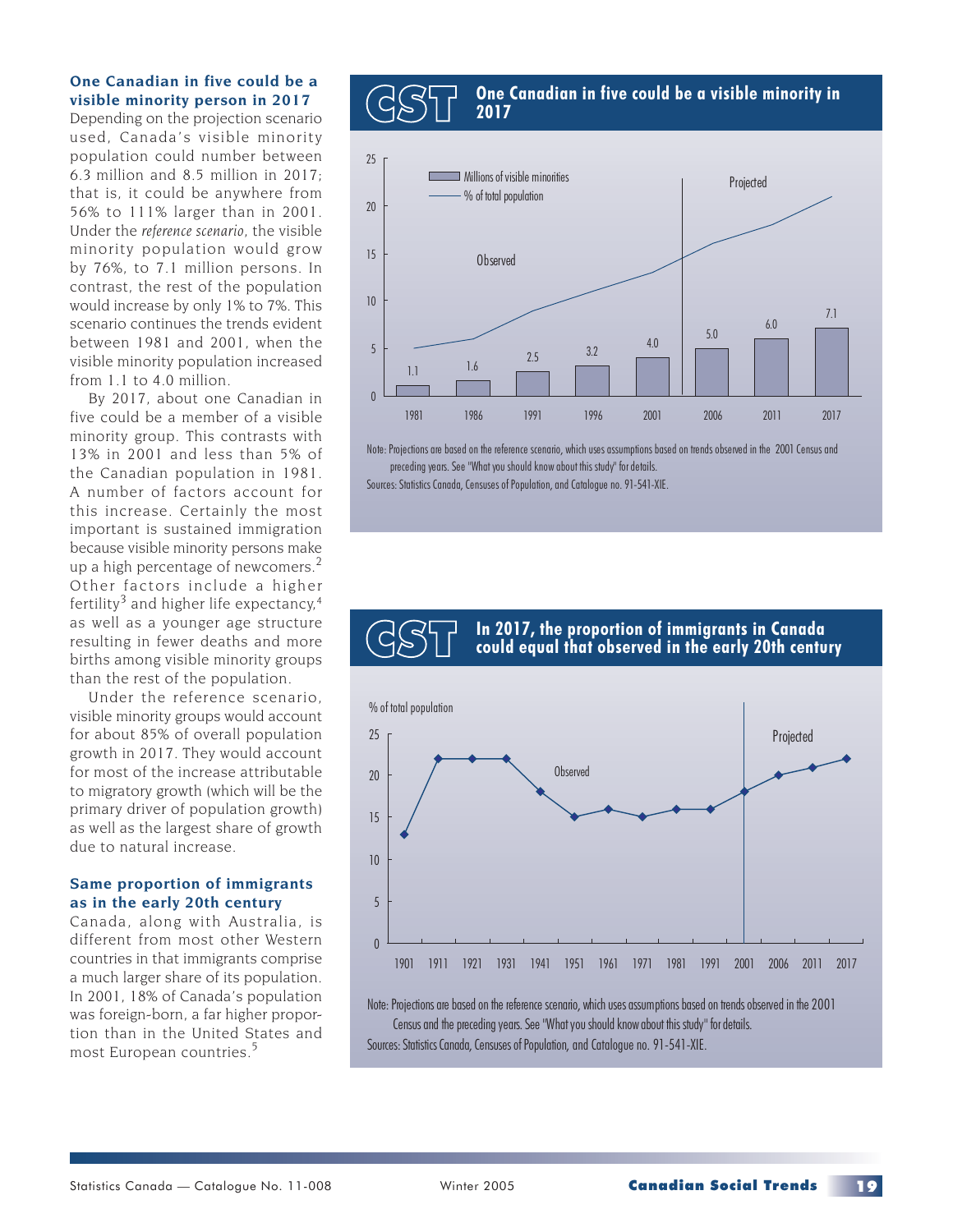Subject to the immigration levels set for the projection scenario, Canada's immigrant population would be between 7.0 million and 9.3 million in 2017. This represents an increase of 24% to 65% over 2001, when immigrants numbered 5.4 million. Over the same period, the non-immigrant population in Canada would grow much more modestly, a rate ranging from 4% to 12%. Under the reference scenario, immigrants would account for 22% of the total population in 2017. The last time immigrants comprised such a high percentage of the Canadian population was in the early decades of the  $20<sup>th</sup>$  century, between 1911 and 1931.

In 2001, a little more than two-thirds of the visible minority population had been born outside Canada. In 2017, according to the reference scenario, this proportion would remain about the same, with 4.8 million of 7.1 million visible minority persons being immigrants. However, the number of visible minority persons born in Canada could almost double between 2001 and 2017, to reach 2.3 million people.

#### **South Asians and Chinese would remain the largest visible minority groups**

Visible minority populations vary a great deal in terms of origin, linguistic characteristics and religious affiliations. There is also considerable variation in the size of visible minority groups in Canada. In 2001, the Chinese and South Asians were the two largest groups; in 2017, they are projected to remain the largest and to account for almost half of all visible minority persons.

But while the Chinese were more numerous than the South Asian group in 2001, the latter may catch up by 2017. The South Asian group has a higher fertility rate than the Chinese and almost as large a share of immigration. Consequently, it is projected that the South Asian population could grow by 72% to 137% between 2001 and 2017, compared with 51% to 111% for the Chinese population (depending on the projection).

The third and fourth largest visible minority groups in 2017 would be the Black and the Filipino populations. Under the projection scenarios, Blacks would number 950,000 to 1.2 million and Filipinos between 476,000 and 650,000, both populations up sharply compared with 2001.

The highest growth rates between now and 2017 are projected for the West Asian, Korean and Arab groups. Under most of the projection scenarios, their populations would more than double over this period. However, in absolute terms, their numbers would remain small relative to the Chinese, South Asian and Black groups.

#### **Continued high concentrations in the major urban areas**

The changing ethnocultural characteristics of the Canadian population would continue to be most apparent in Canada's largest urban areas, as this is where most immigrants

settle. Indeed, more than 70% of the immigrants who came to Canada between 1996 and 2001 chose to live in the census metropolitan areas (CMAs) of Montréal, Toronto or Vancouver. For many of these immigrants, the presence of family and friends in these cities was a key reason for their decision to move there.<sup>6</sup>

The concentration of visible minority persons in large urban areas mirrors the pattern among recent immigrants. Nearly 95% of visible minority persons would live in one of Canada's 27 CMAs in 2017, roughly the same proportion as in 2001. Moreover, under the projection scenarios, nearly 75% of visible minorities would live in the CMAs of Montréal, Toronto or Vancouver compared with just over one-quarter of the rest of the population. In 2017, Toronto alone would have 2.8 to 3.9 million visible minority residents, Vancouver 1.1 to 1.5 million, and Montréal between 666,000 and 895,000.





Note: Projections are based on the reference scenario, which uses assumptions based on trends observed in the 2001 Census and the preceding years. See "What you should know about this study" for details. Source: Statistics Canada, Catalogue no. 91-541-XIE.